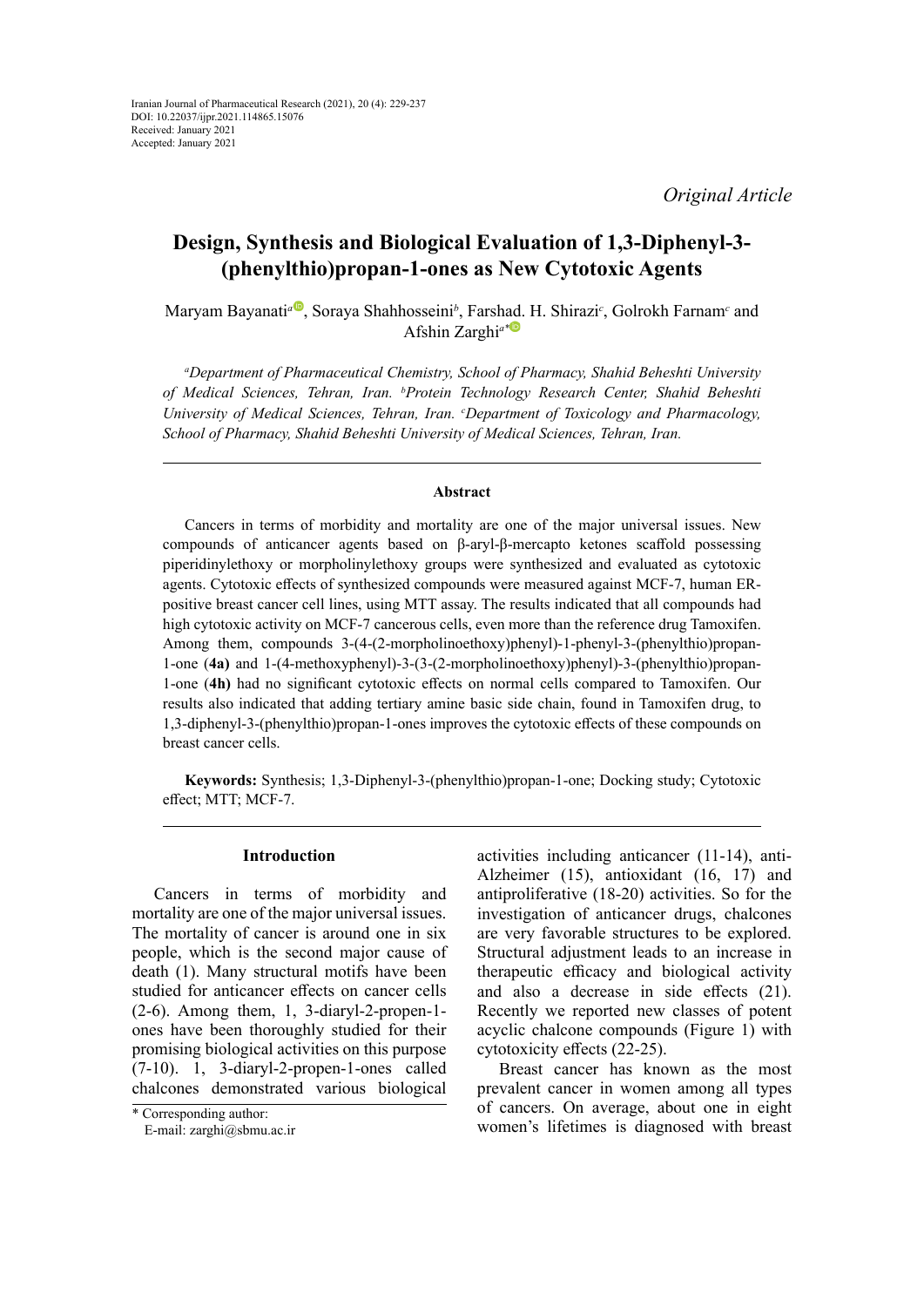

**Figure 1.** (a and b) Chalcones with cytotoxic effects and Tamoxifen as a lead compound and designed compounds.

cancer (26, 27). In this regard, the discovery and introduction of compounds used to treat breast cancer like Tamoxifen are essential. Tamoxifen is renowned for the non-steroidal selective estrogen receptor modulators (SERMs) family that are utilized extensively in early and progressed breast cancer clinical administration. Tamoxifen and many other SERMs, effectively could induce apoptosis and reduce the proliferation rate of cancer cells. SERMs have a flexible tertiary amine side chain that is thought to be responsible for their anticancer effects (28-30).

In our recent work, we have introduced a new ferrocene chalcone-based scaffold as SERMs which, apart from chalcone scaffold, also has the aminoethoxy typical side chain of SERMs. Our biological results exhibited that these compounds have cytotoxic effects with the ability to induce apoptosis (31). To find cytotoxic agents and consider chalcones as biologically active compounds against cancer cells and Tamoxifen as an antibreast cancer compound, a new group of 1,3-diphenyl-3-(phenylthio)propan-1-ones were designed, synthesized, and evaluated, which possess tertiary amine moiety as typical pharmacophore of SERMs. The cytotoxic

activities of these β-aryl-β-mercapto ketones compounds were evaluated against MCF-7 to investigate their cytotoxic effects.

### **Experimental**

#### *General*

All chemicals, reagents, and solvents were obtained from Aldrich Chemical Co., Acros Co., and Merck AG Chemical Co. and used without more purification. Melting points were recorded with Thomas–Hoover capillary instrument. Infrared spectra were recorded on Cary 630 FTIR spectrometer using KBr pellets for solid samples and reported in  $v_{\text{max}}$  (cm<sup>-1</sup>) scale. NMR spectra were recorded with a Varian - INOVA  $500$ MHz instrument using CDCl<sub>3</sub> as a solvent and trimethylsilane (TMS) as a standard internal reference. Chemical shifts are reported in ppm (δ) scale. The mass spectral measurements were obtained by a 6410 Agilent LC-MS triple quadrupole mass spectrometer (LC-MS) with an electrospray ionization (ESI) interface.

# *Chemistry*

*General procedure for the synthesis of chalcones (3)*

At first, a sodium hydroxide*,* 10% (w/v)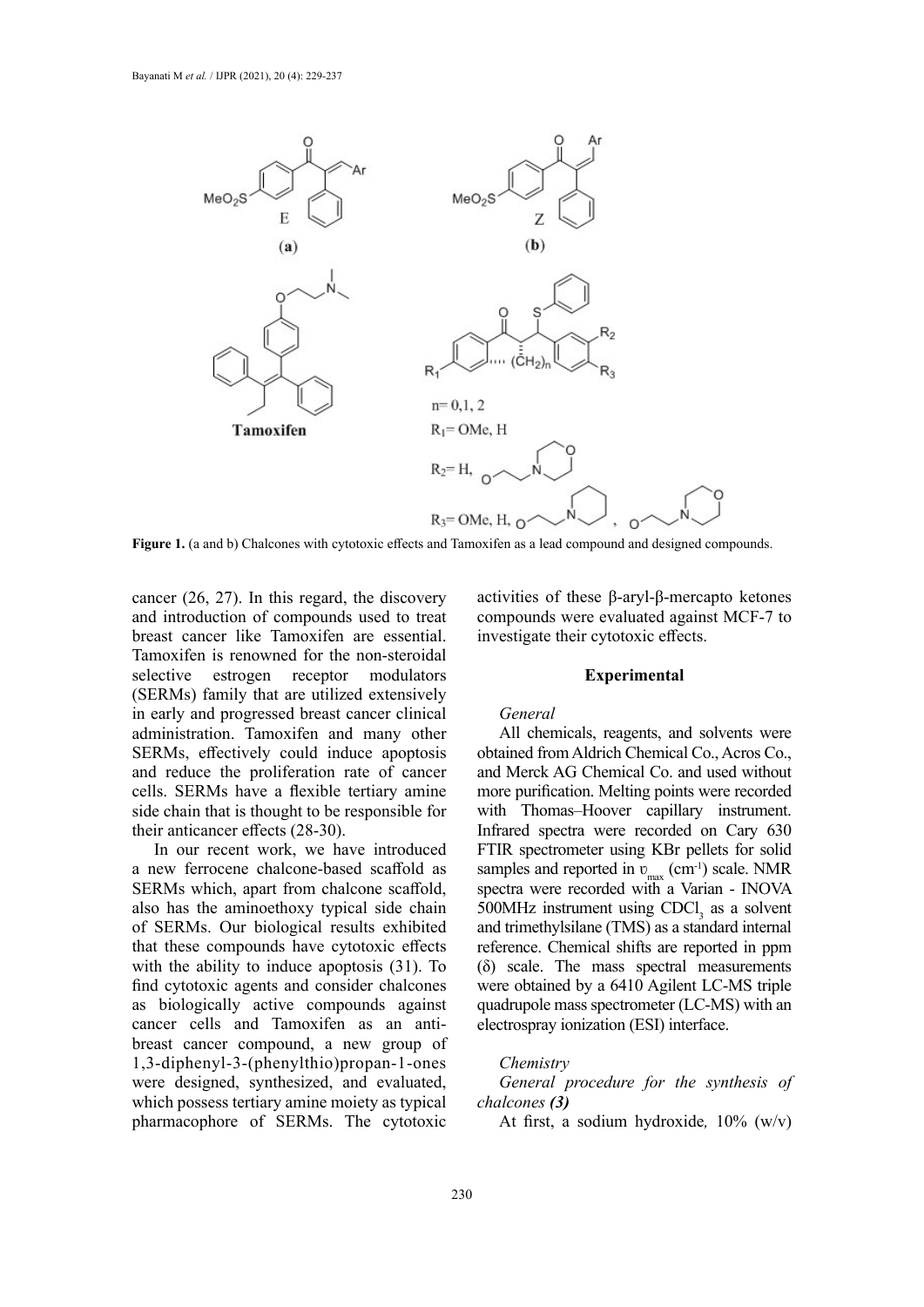

**Scheme 1.** Synthesis of series substituted 1,3-diarylpropane-1-one.

aqueous solution was added (3 mL) to solvent system (85 under stirring solution of ketone **1** (1 mmol) and substituted arylaldehyde containing aminoethoxy side chain **2** (1 mmol) in ethanol; and upon completion of the substrates (TLC), if the product was solid (**3a-g**) filtered, and washed with cold ethanol and dried to obtain the pure chalcone (Scheme 1). However, if the product was oily (**3h-i**), at first, the solvent was evaporated under vacuum, and then the product was extracted with ethyl acetate and water (1:1) (24).

# *General procedure for synthesis of ((N, N-dialkylaminoethoxy)phenyl)-1-phenyl-3- (phenylthio)propan-1-one derivatives (4a-i)*

At first, 2.0 mmol of substituted chalcone was added to a stirred mixture of cinchonine  $(8.8 \text{ mg}, 1.5\% \text{ mol})$  in chloroform  $(4 \text{ mL})$ , then 3 mmol of thiol was added to under stirring above mixture (32, 33). Stirring was continued until TLC showed completion of the reaction. Then, the solvents were evaporated in a vacuum. For solid products (**4a-g**) the residue was washed with hexane and crystallized in ethyl acetate. But for oily products (**4h-i**), the residue was first dissolved in methanol and then extracted with n-hexane, and the products were further purified by column chromatography using a chloroform:methanol solvent system (85%:15%).

*3-(4-(2-morpholinoethoxy)phenyl)-1 phenyl-3-(phenylthio)propan-1-one (4a)*

Yield, 89%; white powder; mp: 93-95 <sup>°</sup>C; IR (KBr): ν (cm<sup>-1</sup>) (1677 CO); <sup>1</sup>H NMR (CDCl<sub>3</sub>): 2.56 (t, 4H, morpholine -NCH<sub>2</sub>), 2.77 (t, 2H, -NCH<sub>2</sub>), 3.54 (d, 1H, CH<sub>2</sub> $J = 8$ HZ), 3.61 (d, 1H, CH<sub>2</sub>  $J = 8$  HZ), 3.72 (t, 4H, morpholine - $OCH_2$ ), 4.05 (t, 2H, - $OCH_2$ ), 4.93 (dd, 1H, CH), 6.78 (d, 2H, phenoxy H<sub>3</sub> & H<sub>5</sub>  $J = 8$  HZ), 7.20-7.34 (m, 7H, phenoxy H<sub>2</sub> &  $H<sub>6</sub>$  & phenylthio); 7.40-7.43 (m, 2H, phenyl  $H_3 \& H_5$ ); 7.51-7.55 (m, 1H, phenyl  $H_4$ ); 7.86 (d, 2H, phenyl H<sub>2</sub> & H<sub>6</sub> J = 8 HZ); <sup>13</sup>C NMR (CDCl<sub>3</sub>): 44.82, 47.60, 54.08, 57.63, 65.67, 66.89, 114.51, 127.48, 128.08, 128.63, 128.89, 128.91, 132.65, 133.28, 133.33, 134.42, 136.72, 157.87, 197.15; LC-MS (ESI) m/z: 448 (M+1).

*1-phenyl-3-(phenylthio)-3-(4-(2- (piperidin-1-yl)ethoxy)phenyl)propan-1-one (4b)*

Yield, 86%; white powder; mp: 94-96 °C; IR (KBr): ν (cm<sup>-1</sup>) (1681 CO); <sup>1</sup>H NMR (CDCl<sub>3</sub>): 1.86 (bs, 4H, piperidine H<sub>3</sub> & H<sub>5</sub>), 2.24 (bs, 2H, piperidine  $H_4$ ), 2.80 (bs, 2H,  $-NCH_2$ ), 3.36 (bs, 2H, CH<sub>2</sub>), 3.51-3.64 (m, 4H, piperidine  $H_2 \& H_6$ ), 4.49 (d, 2H, -OCH<sub>2</sub>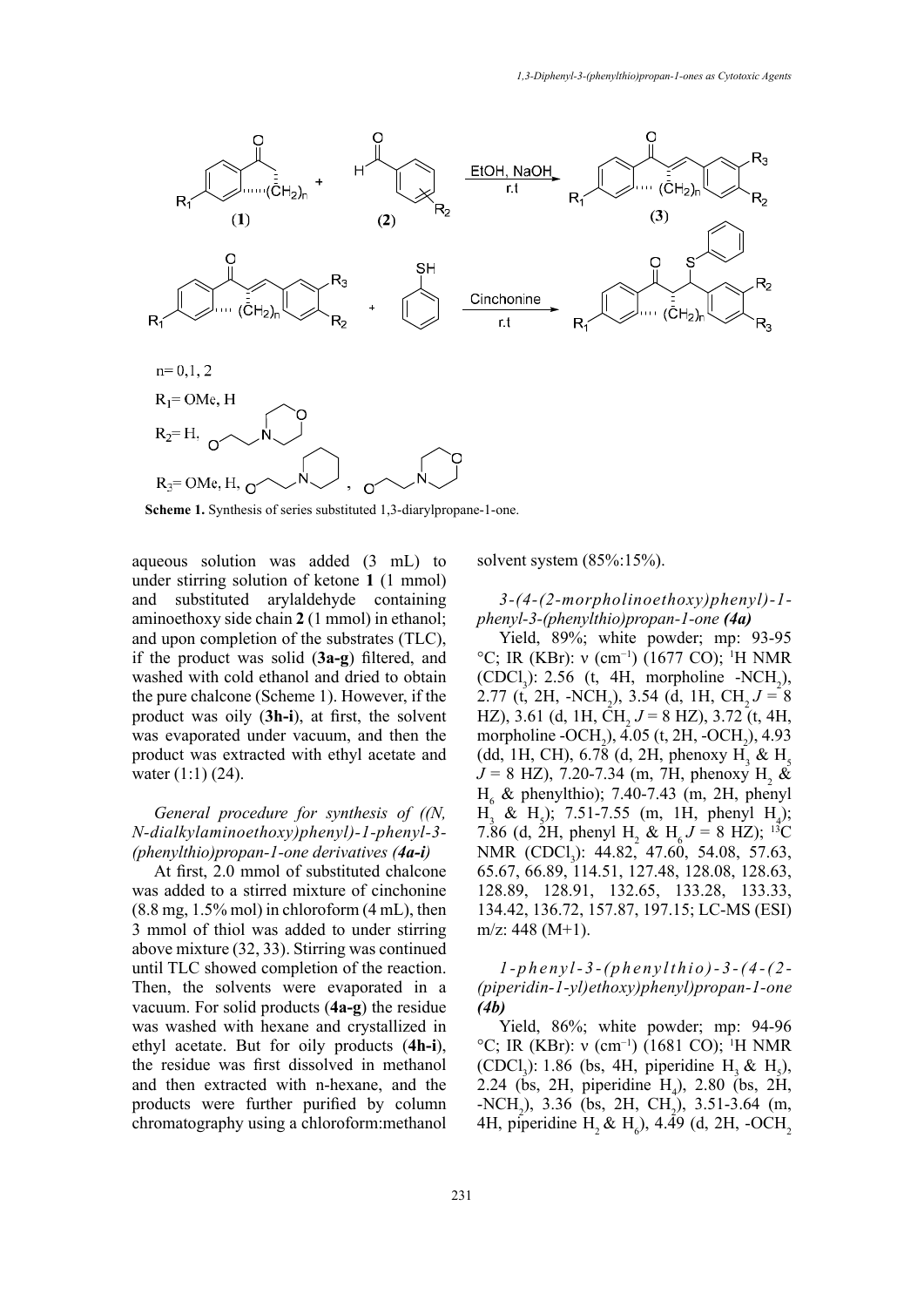*J* = 8 HZ), 4.92 (q, 1H, -CH *J* = 5.5 HZ & *J*   $=$  5.5 HZ), 6.77 (d, 2H, phenoxy H<sub>3</sub> & H<sub>5</sub> *J* = 9 HZ), 7.23-7.53 (m, 10H, phenoxy H<sub>2</sub> & H<sub>6</sub> & phenylthio & phenyl H<sub>3</sub> & H<sub>4</sub> & H<sub>5</sub>), 7.55 (d, 2H, phenyl H<sub>2</sub> & H<sub>6</sub> $J = 7$  HZ); <sup>13</sup>C NMR (CDCl<sub>3</sub>): 21.86, 22.72, 44.76, 47.53, 53.86, 56.19, 62.68, 114.45, 127.57, 128.03, 128.64, 128.92, 129.15, 132.67, 133.31, 134.17, 134.62, 136.64, 156.30, 197.00; LC-MS (ESI) m/z: 446  $(M+1)$ .

*1-(4-methoxyphenyl)-3-(4-(2 morpholinoethoxy)phenyl)-3-(phenylthio) propan-1-one (4c)*

Yield, 86%; white powder; mp: 106-108 °C; IR (KBr): ν (cm<sup>-1</sup>) (1666 CO); <sup>1</sup>H NMR (CDCl<sub>3</sub>): 2.58 (s, 4H, morpholine -NCH<sub>2</sub>), 2.78 (t, 2H, -NCH<sub>2</sub>), 3.48-3.52 (m, 2H, CH<sub>2</sub>), 3.74 (t, 4H, morpholine -OCH<sub>2</sub>), 3.87 (s, 3H, OMe), 4.07 (t, 2H, -OCH<sub>2</sub>), 4.95 (t, 1H, CH), 6.80 (d, 2H, phenoxy H<sub>3</sub> & H<sub>5</sub>  $J = 8.5$  HZ), 6.91 (d, 2H, 4-methoxyphenyl H<sub>3</sub> & H<sub>5</sub>  $J = 8.5$ HZ); 7.24-7.36 (m, 7H, phenoxy H<sub>2</sub> & H<sub>6</sub> & phenylthio); 7.87 (d, 2H, 4-methoxyphenyl  $H<sub>2</sub>$ & H<sub>6</sub>  $J = 8.5$  HZ); <sup>13</sup>C NMR (CDCl<sub>3</sub>): 24.21, 25.96, 44.04, 47.79, 55.04, 55.47, 57.93, 65.91, 113.73, 114.48, 114.99, 127.34, 128.81, 128.83, 130.37, 132.58, 133.24, 134.55, 157.99, 163.57, 195.63; LC-MS (ESI) m/z: 478 (M+1).

*1-(4-methoxyphenyl)-3-(phenylthio)-3-(4- (2-(piperidin-1-yl)ethoxy)phenyl)propan-1 one (4d)*

Yield, 91%; white powder; mp: 107-108 °C; IR (KBr): ν (cm<sup>-1</sup>) (1666 CO); <sup>1</sup>H NMR (CDCl<sub>3</sub>): 1.45 (d, 2H, piperidine  $H_4 J = 4$ HZ), 1.61 (t, 4H, piperidine  $H_3 \& H_5$ ), 2.49 (s, 4H, piperidine  $H_2 \& H_6$ ), 2.74 (s, 2H, -NCH<sub>2</sub>),  $3.47 - 3.60$  (m, 2H, CH<sub>2</sub>),  $3.86$  (s, 3H, OMe),  $4.05$  (t, 2H, -OCH<sub>2</sub>),  $4.94$  (t, 1H, CH), 6.79 (d, 2H, phenoxy H<sub>3</sub> & H<sub>5</sub>  $J = 8$  HZ), 6.90 (d, 2H, 4-methoxyphenyl H<sub>3</sub> & H<sub>5</sub>  $J = 8.5$  HZ), 7.23-7.35 (m, 7H, phenoxy  $H_2 \& H_6 \&$  phenylthio), 6.87 (d, 2H, 4-methoxyphenyl H<sub>2</sub> & H<sub>6</sub> J = 8.5 HZ); <sup>13</sup>C NMR (CDCl<sub>3</sub>): 24.21, 25.96, 44.40, 47.79, 55.04, 55.47, 57.93, 65.91, 113.73, 114.48, 114.99, 127.34, 128.81, 128.83, 130.37, 132.58, 133.24, 134.55, 157.99, 163.57, 195.63; LC-MS (ESI) m/z: 476 (M+1).

*2-((phenylthio)(4-(2-(piperidin-1-yl) ethoxy)phenyl)methyl)-2,3-dihydro-1H-inden-1-one (4e)*

Yield, 56%; white powder; mp: 95-97 °C; IR (KBr):  $v$  (cm<sup>-1</sup>) (1692 CO); <sup>1</sup>H NMR (CDCl<sub>3</sub>): 1.62 (bs, 2H, piperidine  $H_4$ ), 2.03 (bs, 4H, piperidine  $H_3 \& H_5$ ), 3.19 (bs, 4H, piperidine  $H_2 \& H_6$ ), 3.40 (bs, 4H, N-CH<sub>2</sub> & CH<sub>2</sub>), 3.99 (bs, 2H, O-C*H*<sub>2</sub>), 4.59 (bs, 2H, CH & SCH), 6.98 (d, 2H, phenoxy H<sub>3</sub> & H<sub>5</sub>  $J = 8$  HZ), 7.27-7.31 (m, 2H, phenoxy H<sub>2</sub> & H<sub>6</sub>), 7.40-7.63 (m, 8H, phenylthio & 1-indanone H<sub>3</sub> & H<sub>4</sub> & H<sub>5</sub> ), 7.89 (d, 1H, 1-indanone H<sub>2</sub> *J* = 8 HZ); <sup>13</sup>C NMR (CDCl<sub>3</sub>): 22.06, 23.03, 32.43, 54.17, 56.34, 63.23, 115.05, 124.32, 126.18, 127.17, 127.47, 127.66, 129.19, 139.53, 130.69, 132.61, 133.10, 133.32, 134.52, 138.08, 149.50, 158.43, 194.37; LC-MS (ESI) m/z: 458 (M+1).

*2-((4-(2-morpholinoethoxy)phenyl) (phenylthio)methyl)-3,4-dihydronaphthalen-1(2H)-one (4f)*

Yield, 42%; white powder; mp: 97-99 °C; IR (KBr): ν (cm<sup>-1</sup>) (1666 CO); <sup>1</sup>H NMR  $(CDCl_3)$ : 1.80 (bs, 2H, CH<sub>2</sub>), 2.58 (bs, 4H, morpholine -NCH<sub>2</sub>), 2.78 (t, 2H, N-CH<sub>2</sub>), 2.86  $(t, 2H, CH_2-CH_2), 3.77$   $(t, 4H, morpholine)$ O-CH<sub>2</sub>), 4.06 (t, 2H, O-CH<sub>2</sub>), 4.18 (t, 2H, CH & SCH), 7.13-7.52 (m, 13H, Ar); 13C NMR (CDCl<sub>3</sub>): 24.65, 27.24, 50.17, 52.44, 54.09, 55.02, 57.60, 66.89, 113.99, 114.56, 126.89, 127.52, 128.16, 128.60, 128.91, 129.48, 130.51, 131.28, 131.75, 136.58, 143.05, 159.05, 197.04; LC-MS (ESI) m/z: 474 (M+1).

*2-((phenylthio)(4-(2-(piperidin-1-yl)ethoxy)phenyl)methyl)-3,4 dihydronaphthalen-1(2H)-one (4g)*

Yield, 40%; white powder; mp: 95-97 °C; IR (KBr):  $v$  (cm<sup>-1</sup>) (1662 CO); <sup>1</sup>H NMR (CDCl<sub>3</sub>): 1.28 (bs, 6H, piperidine  $H_3 \& H_4 \& H_5$ ), 1.78 (bs, 2H, C $H_2$ ), 2.56 (bs, 4H, piperidine  $H_2$  & *H*<sub>0</sub>), 2.85 (t, 4H, CH<sub>2</sub>-CH<sub>2</sub> & N-CH<sub>2</sub>), 3.76 (t, 2H, O-CH<sub>2</sub>), 4.18 (t, 2H, CH & SCH), 7.14-7.50 (m, 13H, Ar); <sup>13</sup>C NMR (CDCl<sub>3</sub>): 27.25, 28.81, 52.46, 54.11, 55.03, 57.56, 57.69, 65.90, 66.93, 113.99, 114.36, 114.56, 126.55, 126.98, 128.07, 128.59, 128.68, 129.47, 130.97, 131.74, 133.11, 136.58, 157.67, 195.51; LC-MS (ESI) m/z: 472 (M+1).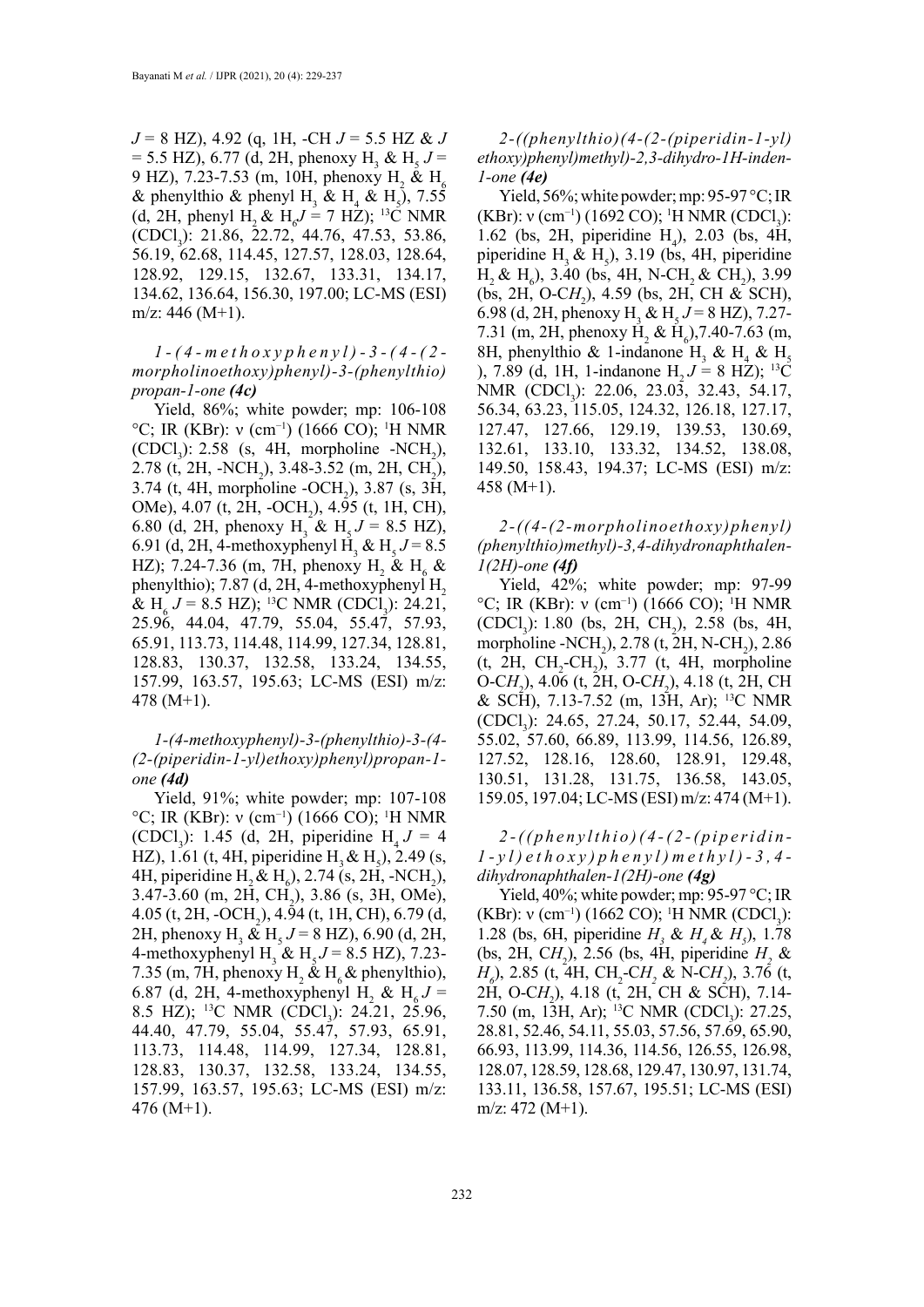*1-(4-methoxyphenyl)-3-(3-(2 morpholinoethoxy)phenyl)-3-(phenylthio) propan-1-one (4h)*

Yield, 38%; oily brown liquid; IR (KBr): ν  $(cm<sup>-1</sup>) (1666 CO);$ <sup>1</sup>H NMR (CDCl<sub>3</sub>): 2.58 (bs, 4H, morpholine -NCH<sub>2</sub>), 2.80 (t, 2H, CH<sub>2</sub>N),  $3.45-3.50$  (m, 2H, CH<sub>2</sub>),  $3.73-3.75$  (m, 4H, morpholine  $-OCH_2$ ), 3.81 (s, 3H, OMe), 4.02  $(t, 1H, CH), 4.11 (t, 2H, OCH<sub>2</sub>), 6.78-6.86 (m,$ 3H, phenoxy H<sub>2</sub> & H<sub>4</sub> & H<sub>6</sub>), 7.45-7.58 (m, 6H, phenoxy H<sub>5</sub> & phenylthio H<sub>3</sub> & H<sub>4</sub> & H<sub>5</sub> & 4-methoxyphenyl H<sub>3</sub> & H<sub>5</sub>); 7.96 (d, 4H, 4-methoxyphenyl H<sub>2</sub> & H<sub>6</sub>& phenylthio H<sub>2</sub> & H<sub>6</sub> $J = 7.5$  HZ); <sup>13</sup>C NMR (CDCl<sub>3</sub>): 36.89, 45.09, 54.08, 55.93, 57.51, 66.89, 66.96, 111.97, 113.73, 119.89, 122.05, 123.22, 124.53, 128.13, 128.59, 133.08, 136.39, 136.95, 148.02, 148.32, 158.34, 198.66; LC-MS (ESI) m/z: 478 (M+1).

*3-(4-methoxy-3-(2-morpholinoethoxy) phenyl)-1-(4-methoxyphenyl)-3- (phenylthio) propan-1-one (4i)*

Yield, 38%; oily brown liquid; IR (KBr): ν  $(cm<sup>-1</sup>) (1666 CO); 'H NMR (CDCl<sub>3</sub>): 2.60 (bs,$ 4H, morpholine -NCH<sub>2</sub>), 2.65 (bs, 2H, -NCH<sub>2</sub>),  $3.46-3.61$  (m, 2H, CH<sub>2</sub>),  $3.75-3.78$  (m, 4H, morpholine -OCH<sub>2</sub>), 3.81 (s, 3H, OMe), 3.86  $(s, 3H, OMe)$ , 4.06-4.15 (m, 2H, -OCH<sub>2</sub>), 4.24 (t, 1H, CH),  $6.88-6.92$  (m, 3H, phenoxy H<sub>2</sub>) & H<sub>5</sub> & H<sub>6</sub>), 7.21-7.34 (m, 9H, phenylthio & 4-methoxyphenyl); <sup>13</sup>C NMR (CDCl<sub>3</sub>): 29.70, 44.37, 48.14, 54.07, 55.48, 55.88, 57.45, 66.93, 111.51, 112.62, 112.62, 113.75, 119.87, 120.57, 123.50, 128.83, 130.37, 130.71, 132.63, 133.73, 143.97, 147.90. 195.54; LC-MS (ESI) m/z: 508 (M+1).

*Cytotoxicity evaluation using MTT assay method*

To evaluate the cytotoxic effects of synthesized compounds against MCF-7, human cancerous cell lines, the MTT (3-(4, 5-dimethylthiazol-2-yl)-2, 5-diphenyltetrazolium bromide)) the assay was performed.

For evaluation of the antiproliferative activity of designed and synthesized compounds, a human tumor cell line, MCF-7, was procurement from the Iranian Biological Resource Center (IBRC), Tehran, Iran(19- 21). In the RPMI1640 medium, the cells were cultured under a high humidity atmosphere with 5%  $CO<sub>2</sub>$  at 37 °C. Then, the cells were enriched with 10% fetal bovine serum (FBS) plus 100 µg/mL streptomycin. Using the MTT method, cell viability was evaluated, relying on the reduction of MTT dye by mitochondrial succinate dehydrogenase enzyme to produce formazan crystals in purple color in living cells. The cells in 96-well plate format were prepared at a concentration of 104 cells/well and, for 24 h allowed to incubate. With 1 and 100 μM of synthesized compounds in water/ DMSO, the cells were incubated at 37 °C for 48 h. Tamoxifen treated cells as the positive control and intact cells as the negative group was used. After incubation, 10 μL of MTT was added, and the cells were incubated at 37 °C for 4hr. The supernatant was removed, and cells were exposed with 100 μL DMSO for 20 min at 37 °C. The absorbance of cells (OD) at 570 nm by a spectrophotometer plate reader (Infinite® M200, TECAN) was determined, and the percentage of inhibition was calculated.

### *Molecular modeling studies*

 Docking studies were implemented by AutoDock 4 software. The X-ray crystallography of lasofoxifene as a selective estrogen receptor modulator bound to the human estrogen receptor α was retrieved from the protein data bank server [PDB code: 2OUZ]. The crystal structure was optimized by removing all water molecules, polar hydrogens were added to the protein, and then Kollman united partial atomic charges were appropriate. At last, the format of the prepared file was converted to PDBQT format using AutoDock 4. The energy of prepared ligand molecules was minimized through the MM+ method with HyperChem 8.0 software; the PDBQT format of the ligands was obtained using AutoDock tools. A grid box of 20-20- 20 Å with the x, y, and z directions around the active site of the protein was constructed. The Lamarckian genetic search algorithm was utilized with a total of 50 runs. For efficiency, from the docking box, protein residues with atoms greater than 7.5 Å were removed. At the end of the process, an optimum conformation with the relative lower binding energy was selected for each compound.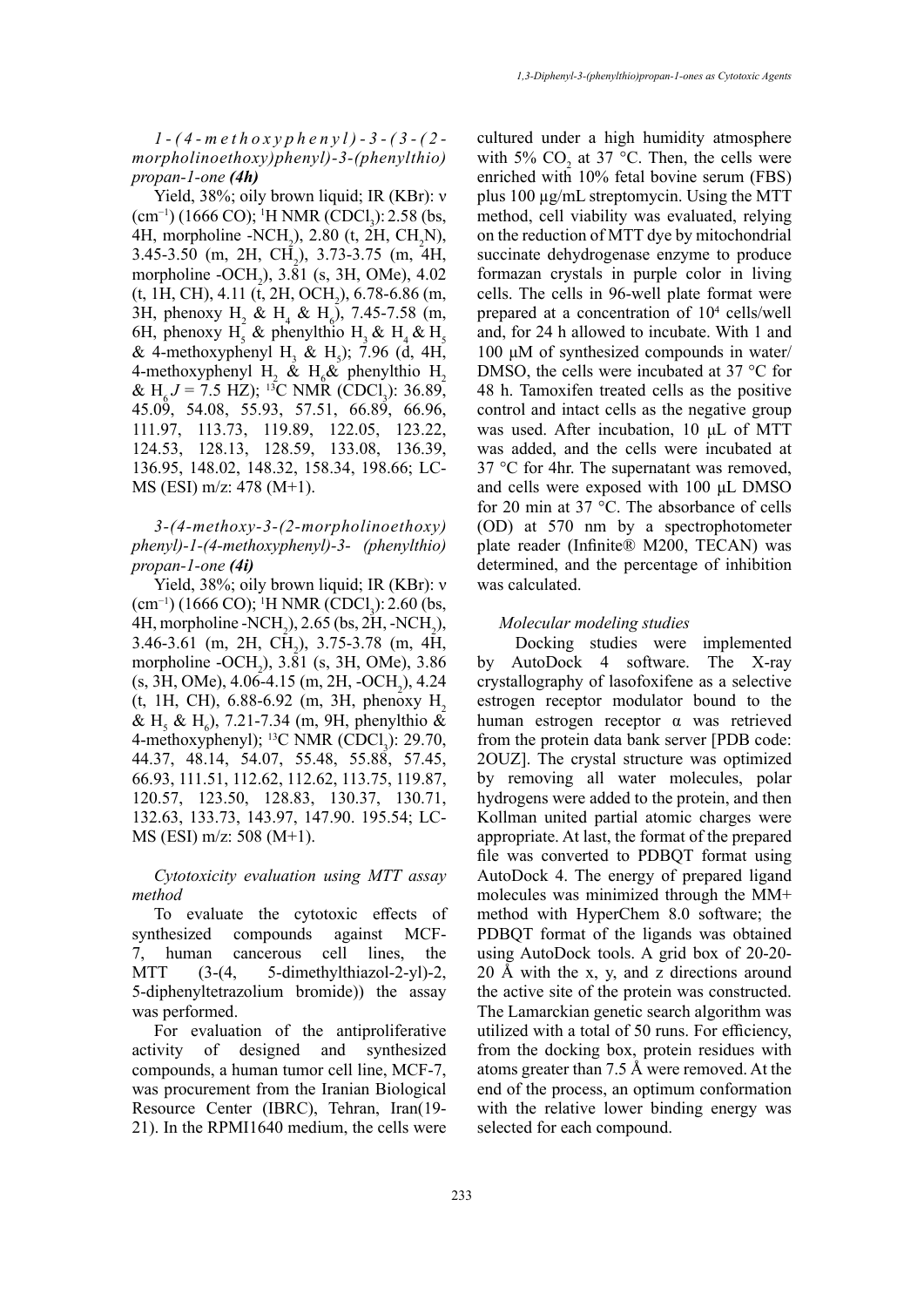|  | <b>Table 1.</b> Cytotoxicity effects of the synthesized compounds |  |
|--|-------------------------------------------------------------------|--|

| $\mathsf{R}_2$<br>$\binom{1}{1}$ $\binom{1}{2}$<br>$\mathsf{R}_1$<br>$R_3$ |                  |       |                   |                   |                                         |                                         |  |  |
|----------------------------------------------------------------------------|------------------|-------|-------------------|-------------------|-----------------------------------------|-----------------------------------------|--|--|
| Compound                                                                   | n                | $R_1$ | $\mathbf{R}_2$    | $\mathbf{R}_3$    | <b>Inhibition% MCF-7</b><br>$(1 \mu M)$ | Inhibition%<br>Fibroblast $(100 \mu M)$ |  |  |
| 4a                                                                         | $\boldsymbol{0}$ | Н     | Н                 | morpholinylethoxy | 36.93                                   | 14.53                                   |  |  |
| 4 <sub>b</sub>                                                             | $\boldsymbol{0}$ | H     | Н                 | piperidinylethoxy | 39.47                                   | 45.13                                   |  |  |
| 4c                                                                         | $\mathbf{0}$     | OMe   | Н                 | morpholinylethoxy | 40.47                                   | 45.73                                   |  |  |
| 4d                                                                         | $\mathbf{0}$     | OMe   | Н                 | piperidinylethoxy | 37.47                                   | 47.80                                   |  |  |
| 4e                                                                         |                  | Н     | Н                 | piperidinylethoxy | 41.80                                   | 54.27                                   |  |  |
| 4f                                                                         | 2                | Н     | Н                 | morpholinylethoxy | 39.40                                   | 48.60                                   |  |  |
| 4g                                                                         | 2                | Н     | H                 | piperidinylethoxy | 39.87                                   | 46.67                                   |  |  |
| 4h                                                                         | $\boldsymbol{0}$ | OMe   | morpholinylethoxy | Н                 | 37.20                                   | 1.07                                    |  |  |
| 4i                                                                         | $\boldsymbol{0}$ | OMe   | morpholinylethoxy | OMe               | 39.07                                   | 50.60                                   |  |  |
|                                                                            |                  |       | Tamoxifen         |                   | 31.40                                   | 67.27                                   |  |  |

### **Results and Discussion**

The cytotoxic effect of synthesized compounds on the viability of cancerous cells *in-vitro*, ER-α-positive MCF7 was evaluated using MTT assay. The antiproliferative activities of the synthesized compounds were compared with the reference drug, Tamoxifen at the concentration of 1 μM on MCF-7 cells and 100 μM on fibroblast cells, respectively.

The MTT test results of the synthesized compounds have been shown in Table 1. All of the synthesized compounds showed better cytotoxic effects on the MCF7 cell line compared with Tamoxifen as a reference drug. However, there was no significant difference between the cytotoxic effects of the synthesized compounds.In addition, the results of normal cells (fibroblasts) indicated that the synthesized compounds with the concentration of 100X against cancerous cells showed less cytotoxic effects than Tamoxifen, and compounds **4a** and especially **4h** compared with Tamoxifen displayed little cytotoxic activity on these cells. According to the structural similarity of these two compounds, it can be concluded that the linear structures with polar morpholine group as a polar side chain showed decreasing cytotoxicity on the normal cell in comparison with piperidinyl as a hydrophobic side chain. According to cytotoxic results, the synthesized compounds demonstrated acceptable effects

on the MCF-7 cell line.

Considering the MTT evaluation results and structural correspondence between designed ((N, N-dialkylaminoethoxy)phenyl)-1-phenyl-3-(phenylthio)propan-1-one derivatives (**4ai**) and Tamoxifen, one of the mechanisms proposed to explain the cytotoxicity effects of these compounds on MCF-7 cancerous cells, is estrogen receptors blockade. Based upon, to display the interactions with estrogen receptor α (ERα), compound **4h**, one of the most potent compounds with less cytotoxic effects on normal cells, was docked in ERα active site [\(Figure 2\)](https://www.ncbi.nlm.nih.gov/pmc/articles/PMC5316252/figure/F2/). The molecular modeling study demonstrated that the compound **4h** was well bound into the active site of receptor estrogen receptor alpha. The tertiary amine basic side chain (diethylaminophenoxy) was well placed into the active site of a protein, and the N atom of this side chain formed a hydrogen bond with the carboxylate group of Asp<sup>351</sup> (distance  $= 3.11$  Å). Also, a disulfide bond formed between the S atom of compound **4h** and the S atom of Met<sup>421</sup> (distance = 5.30 Å).  $\Pi$ - $\Pi$ interaction between phenyl ring of Phe<sup>404</sup> and C-1 phenyl ring of **4h** (distance  $=$  3.88 Å) was also observed. According to these data, it could realize that one of the probable mechanisms of action of these compounds may be mediated through interference with estrogen receptors. However, binding studies are needed to prove this point.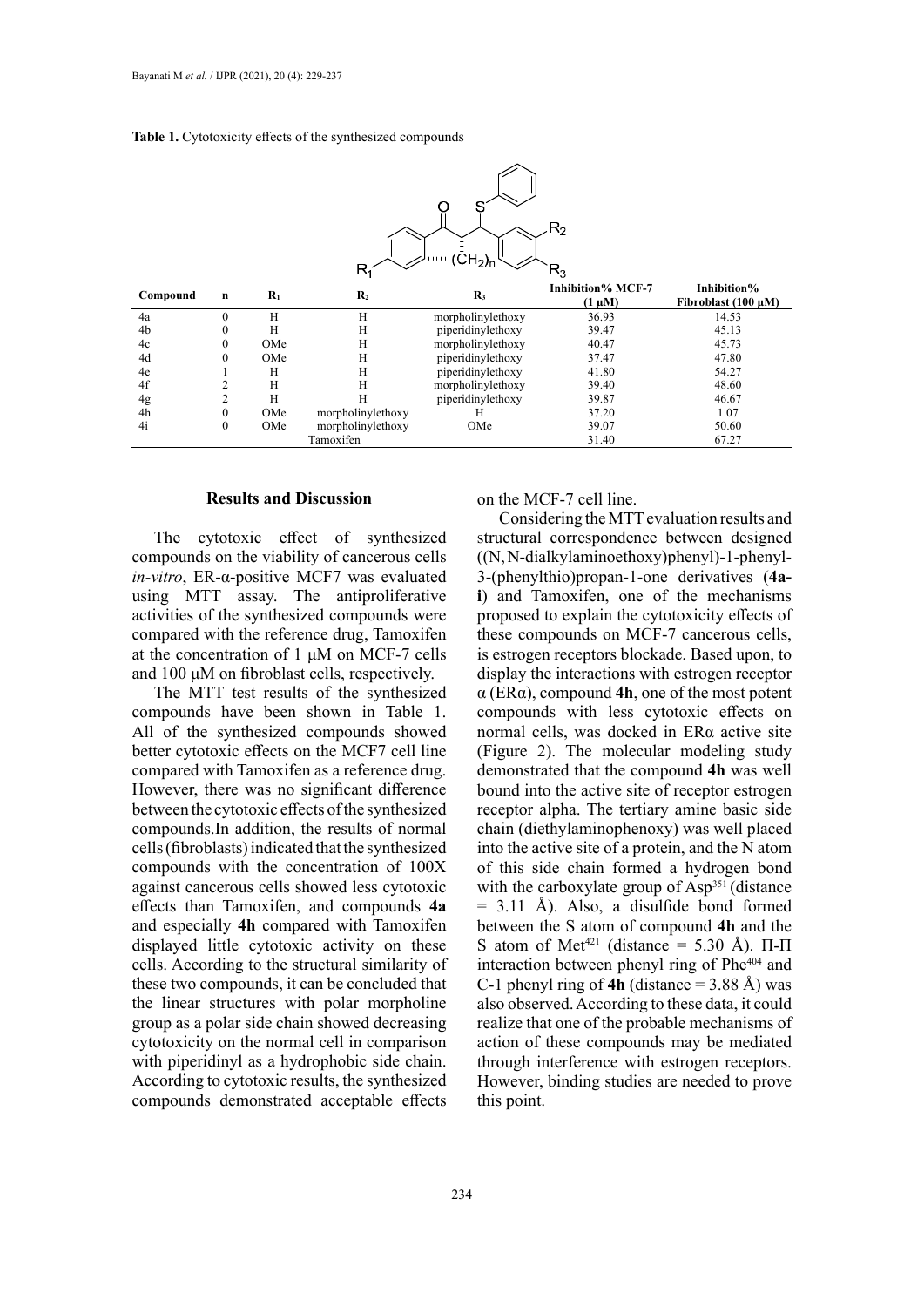

**Figure 2.** Important interactions measure of **4h** docked in the active site of ERα **Figure 2.** Important interactions measure of **4h** docked in the active site of ERα

# **Conclusion**

The results showed that the synthesized compounds had significant cell cytotoxicity on breast cancer cells with a low toxicity effect on normal cells. Our results indicated that adding tertiary amine basic side chain, found in Tamoxifen drug, to 1,3-diphenyl-3-(phenylthio)propan-1-ones improves the cytotoxic effects of these compounds on breast cancer cells. To better understand the mechanism of action of these compounds, they should be tested on other types of cancer cells as well as their binding studies should be implemented.

### **Acknowledgments**

Our team thanks to the Research Deputy of Shahid Beheshti University of Medical Sciences for supporting our project.

### **References**

- (1) Ferlay J, Colombet M, Soerjomataram I, Mathers C, Parkin D, Piñeros M, Znaor A and Bray F. Estimating the global cancer incidence and mortality in 2018: GLOBOCAN sources and methods. *Int. J. Cancer*. (2019) 144: 1941-53.
- (2) Awan Z, Kutbi HI, Ahmad A, Syed R, Alsulaimany

F and Shaik NA. Molecular design, synthesis and biological characterization of novel Resveratrol derivative as potential anticancer agent targeting NF-κB. *J. Appl. Biomed.* (2020) 18/1: 8-17.

- (3) Vaidyanathan S, Pehlivan I, Dolvis LG, Jacques K, Alcin M, Tuna M and Koyuncu I. A novel ANNbased four-dimensional two-disk hyperchaotic dynamical system, bifurcation analysis, circuit realisation and FPGA-based TRNG implementation. *Int. J. Comput. Appl. Technol.* (2020) 62: 20-35.
- (4) Hu L, Cai X, Dong S, Zhen Y, Hu J, Wang S, Jiang J, Huang J, Han Y and Qian Y. Synthesis and anticancer activity of novel actinonin derivatives as HsPDF inhibitors. *J. Med. Chem.* (2020) 63: 6959-78.
- (5) Salimi A, Aghvami M, Azami Movahed M, Zarei MH, Eshghi P, Zarghi A and Pourahmad J. Evaluation of cytotoxic potentials of novel cyclooxygenase-2 inhibitor against ALL lymphocytes and normal lymphocytes and its anticancer effect through mitochondrial pathway. *Cancer Invest.* (2020) 38: 463-75.
- (6) Nourbakhsh M, Farzaneh S, Taghikhani A, Zarghi A and Noori S. The effect of a newly synthesized ferrocene derivative against MCF-7 breast cancer cells and spheroid stem cells through ROS production and inhibition of JAK2/STAT3 signaling pathway. *Curr. Med. Chem.: Anti-Cancer Agents* (2020) 20: 875-86.
- (7) Pinheiro S, Pessôa JC, Pinheiro EM, Muri EM,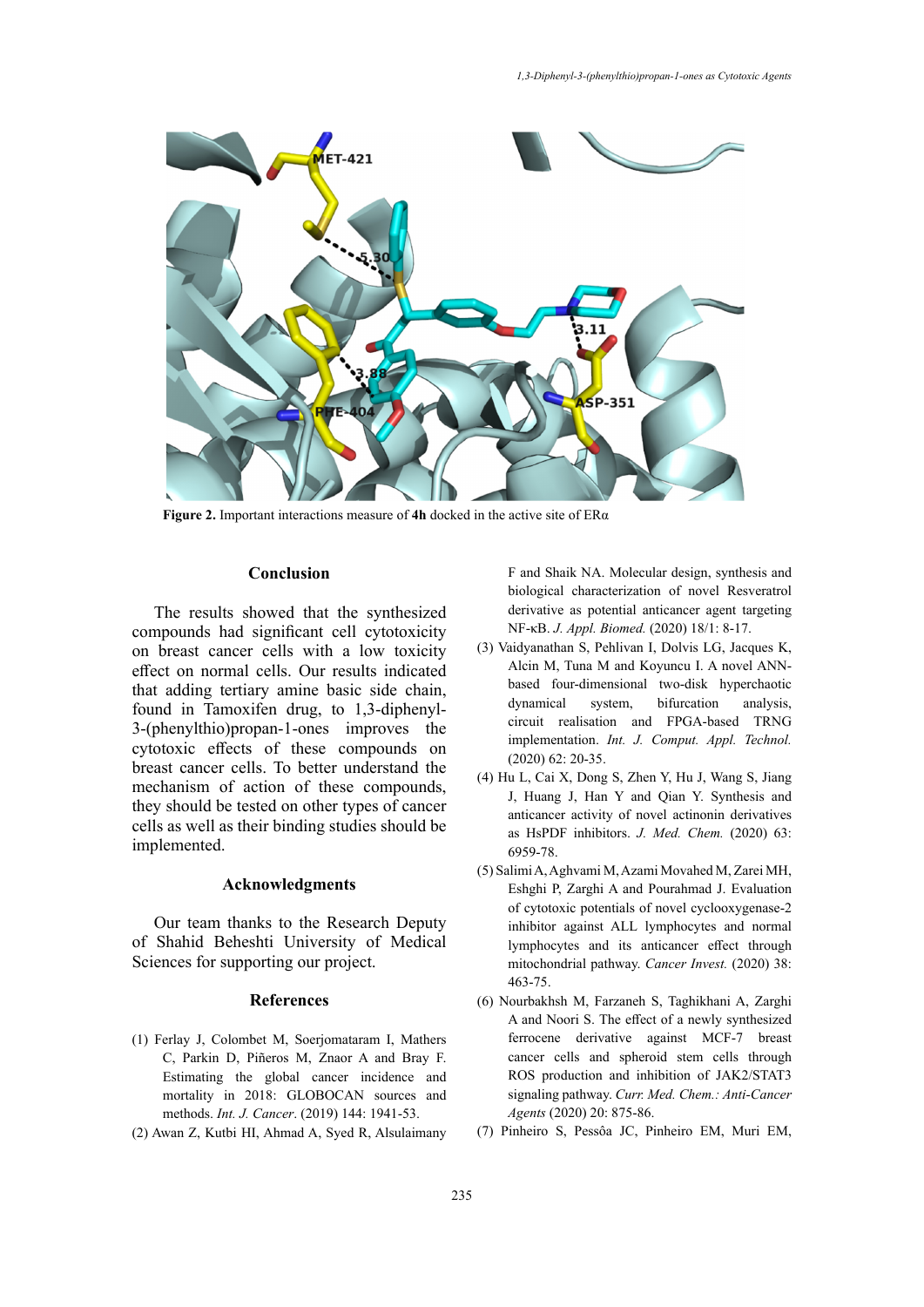Venturini Filho E, Loureiro LB, Freitas MCR, Junior CMS, Fiorot RG and Carneiro JWM. 2H-1, 2, 3-Triazole-chalcones as novel cytotoxic agents against prostate cancer. *Bioorg. Med. Chem. Lett.* (2020) 30: 127454.

- (8) Mahapatra DK, Bharti SK and Asati V. Anticancer chalcones: Structural and molecular target perspectives. *Eur. J. Med. Chem.* (2015) 98: 69- 114.
- (9) Won S-J, Liu C-T, Tsao L-T, Weng J-R, Ko H-H, Wang J-P and Lin C-N. Synthetic chalcones as potential anti-inflammatory and cancer chemopreventive agents. *Eur. J. Med. Chem.* (2005) 40: 103-12.
- (10) Boumendjel A, Ronot X and Boutonnat J. Chalcones derivatives acting as cell cycle blockers: potential anti cancer drugs? *Curr. Drug Targets*. (2009) 10: 363-71.
- (11) Yuan C and Smith WL. A cyclooxygenase-2 dependent prostaglandin E2 biosynthetic system in the Golgi apparatus. *J. Biol. Chem.* (2015) 290: 5606-20.
- (12) Allameh A, Vansoun EY and Zarghi A. Role of glutathione conjugation in protection of weanling rat liver against acetaminophen-induced hepatotoxicity. *Mech. Ageing Dev.* (1997) 95: 71-9.
- (13) Mirian M, Zarghi A, Sadeghi S, Tabaraki P, Tavallaee M, Dadrass O and Sadeghi-aliabadi H. Synthesis and cytotoxic evaluation of some novel sulfonamidederivativesagainst a few human cancer cells. *Iran. J. Pharm. Res.* (2011) 10: 741-8.
- (14) Mahboubi Rabbani SMI and Zarghi A. Selective COX-2 inhibitors as anticancer agents: a patent review (2014-2018). *Expert Opin. Ther. Pat.* (2019) 29: 407-27.
- (15) Borer JS and Simon LS. Cardiovascular and gastrointestinal effects of COX-2 inhibitors and NSAIDs: achieving a balance. *Arthritis Res. Ther.* (2005) 7: S14.
- (16) Sivakumar P, Prabhakar P and Doble M. Synthesis, antioxidant evaluation, and quantitative structure– activity relationship studies of chalcones. *Med. Chem. Res.* (2011) 20: 482-92.
- (17) Doan TN and Tran DT. Synthesis, antioxidant and antimicrobial activities of a novel series of chalcones, pyrazolic chalcones, and allylic chalcones. *J. Pharm. Pharmacol.* (2011) 2: 282.
- (18) Loa J, Chow P and Zhang K. Studies of structure– activity relationship on plant polyphenol-induced suppression of human liver cancer cells. *Cancer Chemother. Pharmacol.* (2009) 63: 1007-16.
- (19) Liu Z, Tang L, Zou P, Zhang Y, Wang Z, Fang Q, Jiang L, Chen G, Xu Z and Zhang H. Synthesis and biological evaluation of allylated and prenylated mono-carbonyl analogs of curcumin as anti-

inflammatory agents. *Eur. J. Med. Chem.* (2014) 74: 671-82.

- (20) Bano S, Javed K, Ahmad S, Rathish I, Singh S, Chaitanya M, Arunasree K and Alam M. Synthesis of some novel chalcones, flavanones and flavones and evaluation of their anti-inflammatory activity. *Eur. J. Med. Chem.* (2013) 65: 51-9.
- (21) Mirzaei S, Hadizadeh F, Eisvand F, Mosaffa F and Ghodsi R. Synthesis, structure-activity relationship and molecular docking studies of novel quinolinechalcone hybrids as potential anticancer agents and tubulin inhibitors. *J. Mol. Struct.* (2020) 1202: 127310.
- (22) Severi F, Benvenuti S, Costantino L, Vampa G, Melegari M and Antolini L. Synthesis and activity of a new series of chalcones as aldose reductase inhibitors. *Eur. J. Med. Chem.* (1998) 33: 859-66.
- (23) Zarghi A, Zebardast T, Hakimion F, Shirazi FH, Rao PP and Knaus EE. Synthesis and biological evaluation of 1, 3-diphenylprop-2-en-1-ones possessing a methanesulfonamido or an azido pharmacophore as cyclooxygenase-1/-2 inhibitors. *Bioorg. Med. Chem.* (2006) 14: 7044-50.
- (24) Zarghi A, Arfaee S, Rao PP and Knaus EE. Design, synthesis, and biological evaluation of 1, 3-diarylprop-2-en-1-ones: A novel class of cyclooxygenase-2 inhibitors. *Bioorg. Med. Chem.* (2006) 14: 2600-5.
- (25) Zarghi A and Arfaei S. Selective COX-2 inhibitors: a review of their structure-activity relationships. *Iran. J. Pharm. Res.* (2011) 10: 655-83.
- (26) Edwards DN, Ngwa VM, Raybuck AL, Wang S, Hwang Y, Kim LC, Cho SH, Paik Y, Wang Q and Zhang S. Selective glutamine metabolism inhibition in tumor cells improves anti-tumor T lymphocyte activity in triple-negative breast cancer. *J. Clin. Investig.* (2020) 15: 140100.
- (27) Rossouw JE, Anderson GL, Prentice RL, LaCroix AZ, Kooperberg C, Stefanick ML, Jackson RD, Beresford SA, Howard BV and Johnson KC. Risks and benefits of estrogen plus progestin in healthy postmenopausal women: principal results from the Women's Health Initiative randomized controlled trial. *J. Am. Med. Assoc*. (2002) 288: 321-33.
- (28) Farzaneh S and Zarghi A. Estrogen receptor ligands: a review (2013–2015). *Scientia pharmaceutica*. (2016) 84: 409-27.
- (29) Kakhki S, Shahosseini S and Zarghi A. Design and synthesis of pyrrolo [2, 1-a] isoquinolinebased derivatives as new cytotoxic agents. *Iran. J. Pharm. Res.* (2016) 15: 743-51.
- (30) Kakhki S, Shahosseini S and Zarghi A. Design, synthesis and cytotoxicity evaluation of new 2-aryl-5, 6-dihydropyrrolo [2, 1-a] isoquinoline